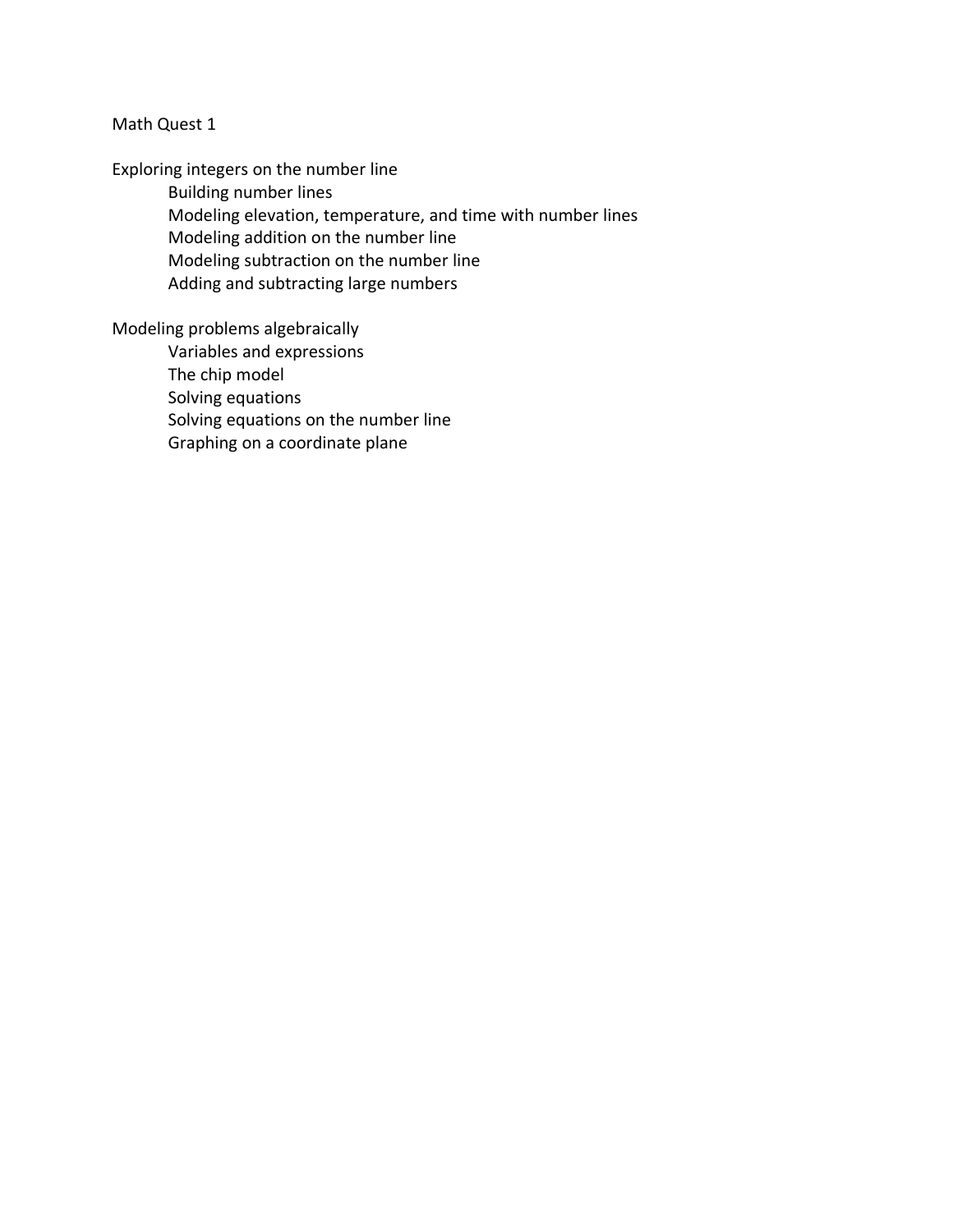Patterns, graphs, and tables Graphing on the coordinate plane

Functions and graphs

Adding and subtracting integers (review) Multiplication of integers Functions

Exploring fractions

Modeling fractions Adding and subtracting fractions Multiplying fractions equations with fractions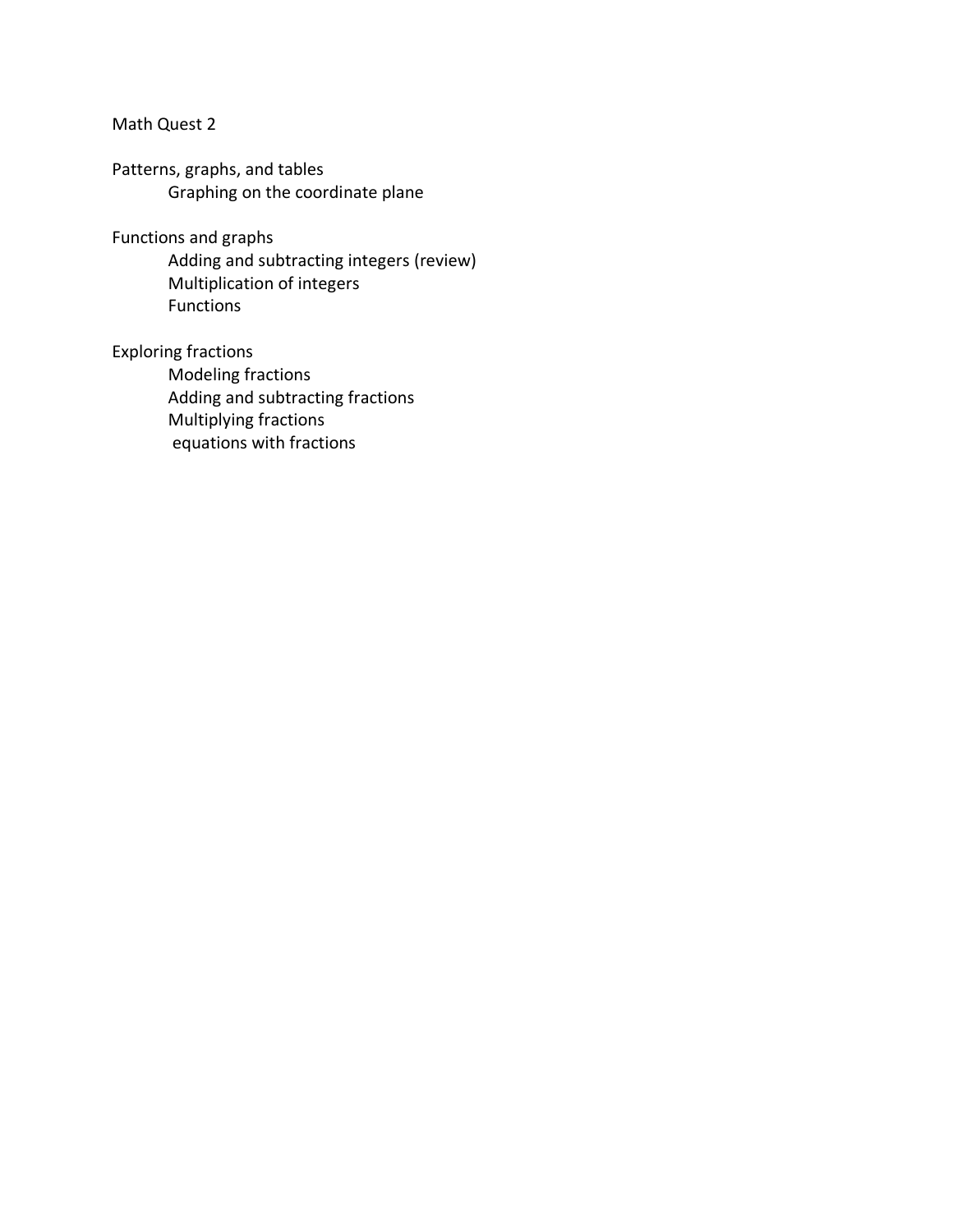Area and Perimeter Relationships Comparing Measurements of Rectangles Comparing Measurements of Right Triangles

Lines, Slopes, and Intercepts Relating Coordinates of Points Equations of Lines Slopes and Intercepts Line Applications

Multiplying Fractions and Revisiting Slopes Patterns and sequences Detecting and describing change Ratios and proportions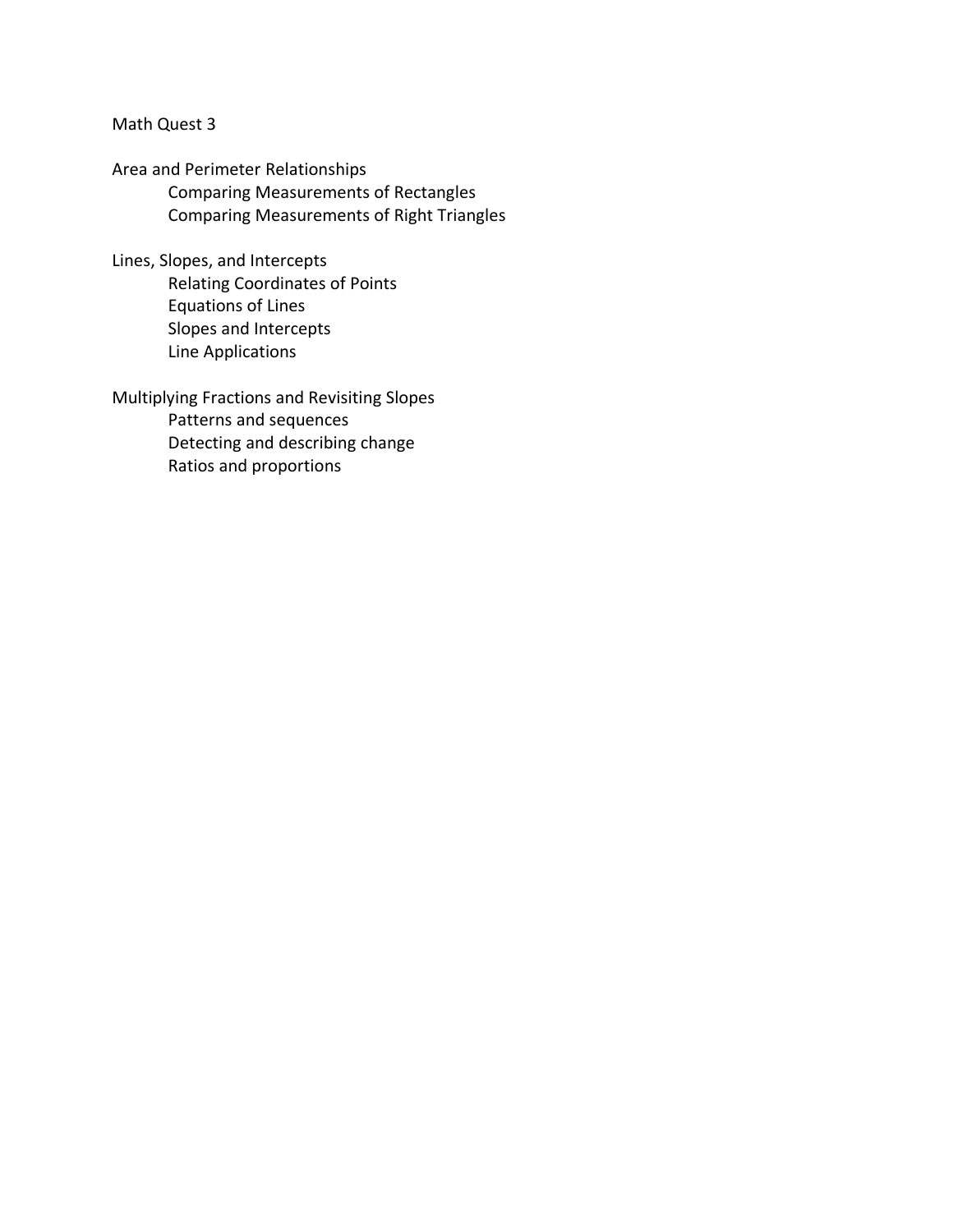### Counting

Learn the basics of set theory Use different ways to describe a set Find the union, intersection, and complement of sets Draw a Venn Diagram to represent sets Find the sample space of an experiment

## Rule of Product and Rule of Sum

Use tree diagrams and tables to model problems Derive the rule of product and rule of sum

# Permutations and Combinations

Count the number of outcomes of an experiment Define a k-combination Compare combinations to permutations

#### Probability and Sampling

Simple and compound events Mutually exclusive events Successive events